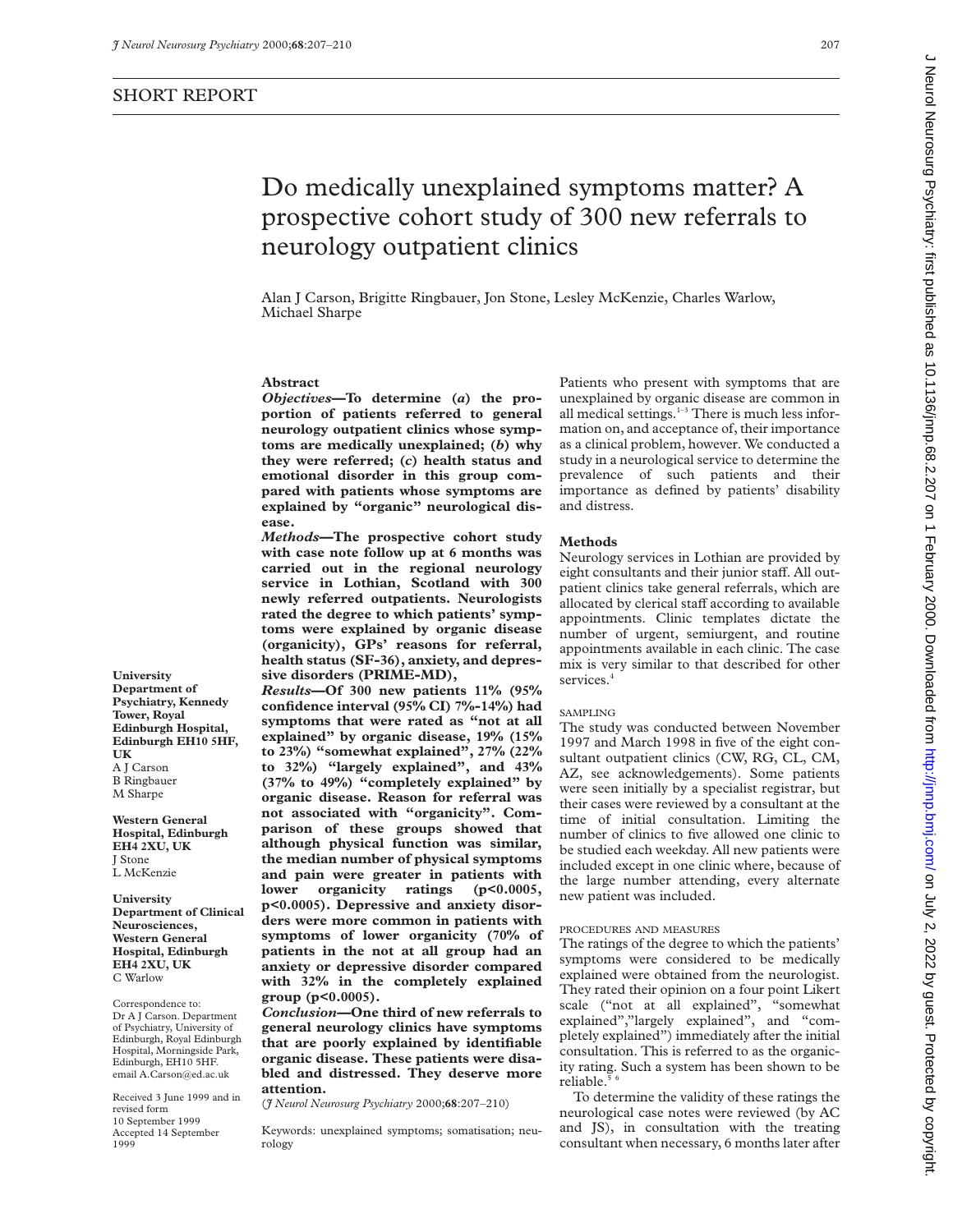*Table 1 General practitioners' main reason for referral by neurologists' rating of organicity (n=300)*

|                                           | To what extent can the patient's symptoms be explained by<br>organic disease? |          |         |            |                           |  |
|-------------------------------------------|-------------------------------------------------------------------------------|----------|---------|------------|---------------------------|--|
| Reason for referral                       | Not at all                                                                    | Somewhat | Largely | Completely | $n$ (%, 95% CI)           |  |
| Neurological diagnosis and treatment      | 10                                                                            | 30       | 46      | 68         | 154 (51%, 46%-57%)        |  |
| Patient request                           |                                                                               |          | 5       | 9          | $22(7\%, 5\% - 11\%)$     |  |
| Reinforce my opinion no disease           | 8                                                                             |          |         |            | $28(9\%, 6\% - 13\%)$     |  |
| $Other*$                                  | 6                                                                             |          | 11      | 17         | $37(12\%, 9\% - 16\%)$    |  |
| Referred by GP trainee <sup>+</sup>       | 0                                                                             | 0        |         | 8          | $9(3\%, 1\% - 6\%)$       |  |
| Referred by other consultant#<br>No reply | 4                                                                             |          | 6       | 11         | 24 (8%, 5%-12%)<br>25(8%) |  |

\*This was usually to answer a specific question of management, most commonly the use of anti-convulsants during pregnancy or beta- interferon for multiple sclerosis.

†Most GP trainees had left the patient's practice and were therefore unable to endorse a reason for referral. Therefore all GP trainee referrals are listed separately.

‡Similarly "consultant" referrals were often made by senior house officers or registrars who were unavailable to comment on the reason for referral.

further assessment and investigations had been performed. The final diagnosis was recorded and any change in opinion regarding the organicity of the complaint noted.

Before their patients' attendance at the clinic, the general practitioners (GPs) were sent a brief questionnaire asking them to indicate why they had referred the patient by endorsing one of four reasons listed in table 1.

Patients who gave informed consent for participation were assessed by AC or BR (using the measures below) within 7 days of their neurological consultation. Patients' perception of health status and disability was measured using the medical outcome study scale (SF-36). <sup>7</sup> This self report scale examines health status in eight domains. It was scored as recommended by their authors. <sup>8</sup> In all domains of the SF-36 a lower score is indicative of poorer health (worse functioning or increased pain). Patients also completed a check list that inquires about common physical symptoms (see appendix). $9^{10}$  This was to obtain a measure of the number of different physical symptoms they had.

Diagnoses of anxiety and depression disorders (emotional disorders) were made using the primary care evaluation of mental disorders  $(PRIME-MD)$ ,<sup>11</sup> a brief structured interview producing DSM IV<sup>12</sup> diagnoses, of established reliability and validity. A sample of 50 of BR's interviews were tape recorded and rerated blind by AC to check interrater reliability. Only one case was categorised as having an emotional disorder by BR and not by AC.

The study was approved by the local research ethics committee

## ANALYSIS

The analysis was undertaken in three stages: We calculated the prevalence of medically

unexplained symptoms (MUS) from the neurologist's organicity rating.

We examined the GP's reason for referral by organicity rating.

We compared the four groups defined by the neurologists' organicity rating for health status, number of physical symptoms, and emotional disorder diagnoses. The non-parametric Kruskal-Wallis test was employed as the data were not normally distributed. Confidence intervals were calculated using non-parametric techniques and appropriate tables.<sup>13</sup>

#### **Results**

Of 364 new patients booked in the designated clinics during the study period 48 did not attend, leaving 316 eligible to participate. Of these, 12 refused, one was too cognitively impaired to be assessed, two patients were lost to assessment, and one found the assessment distressing and withdrew. This left 300 patients, a participation rate of 96% of attenders and 82% of referrals.

Of the patients included 174 (58%) were female. The mean age was 43 (range 14 to 88) years. Of the 300 patients 33 (11%) had symptoms which were considered to be not at all explained by organic disease and a further 57 (19%) had symptoms only somewhat explained by organic disease. This compared with 81 (27%) who had symptoms largely explained and 129 (43%) whose symptoms were completely explained by organic disease. At the 6 month case note review, there had been little change in the neurologists' opinion concerning organicity. In four cases expected organic causes were not confirmed by investigation. In a further six cases, where patients had been rated as having largely or completely explained symptoms, unexpected organic causes of disease were found. Thus, although the diagnosis changed the organicity rating did not. There were no cases in which an organic cause emerged for symptoms initially considered not at all or somewhat explained.

The GPs' reasons for referral are shown in table 1. When the reasons for referral were compared by organicity rating we found that about two thirds (14, 64%) of the 22 patients who had been referred at their own request had symptoms that were largely or completely explained by organic disease. Of those 28 patients referred to "reinforce my opinion of no neurological disease" 11 (39%) were considered by the neurologists to have symptoms which were largely or completely explained.

Patients' characteristics are shown in table 2. The groups did not differ substantially or significantly in terms of age or sex. Neither, were there statistically significant differences between them in their general health perception, physical function, or physical role function as measured by the SF-36. Patients whose symptoms had lower organicity ratings did, however, report a significantly greater number of physical symptoms, more bodily pain, and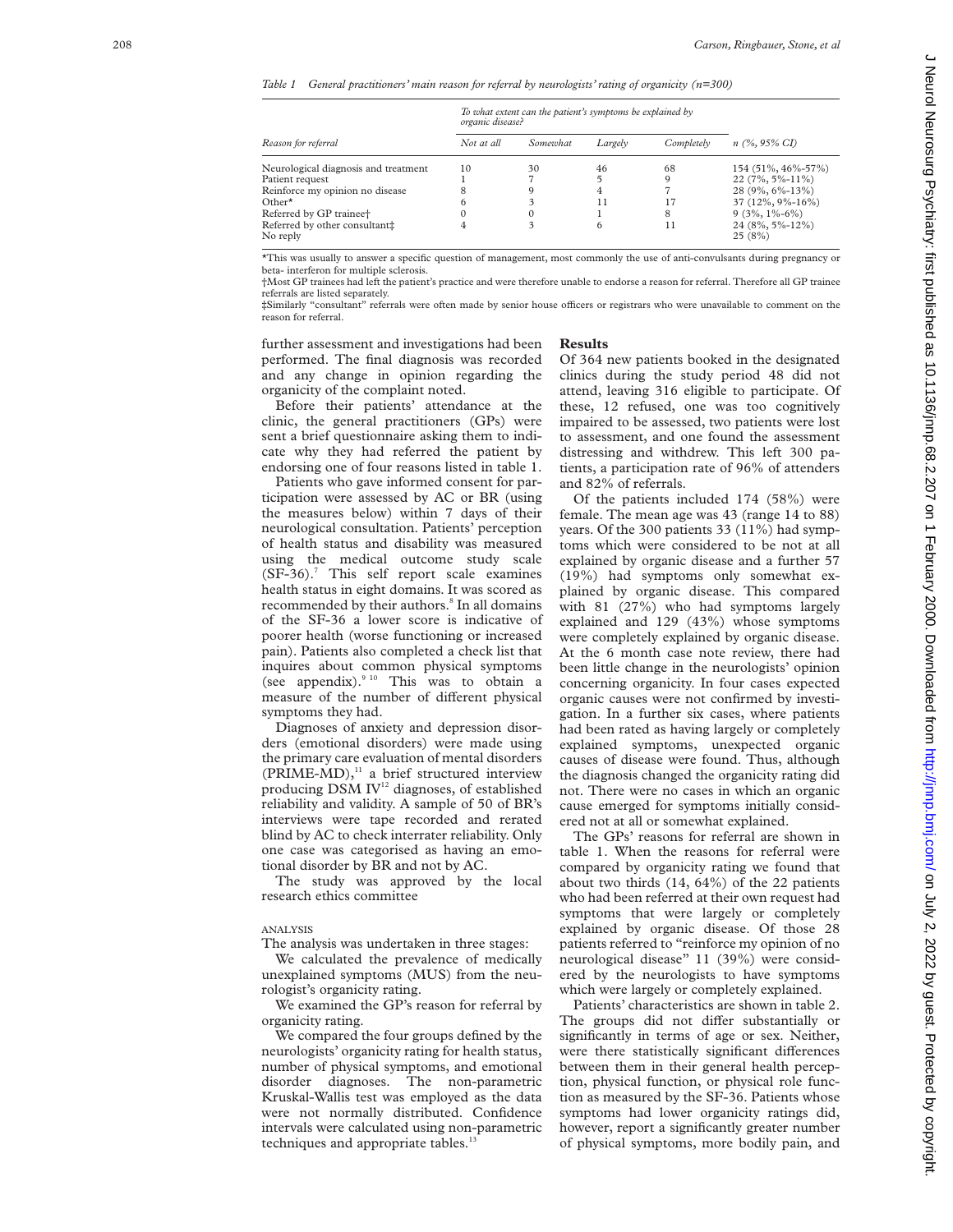*Table 2 Associations of the neurologists' organicity rating of patients' symptoms with age, sex, disability, and emotional disorders*

|                                                           | To what extent can the patient's symptoms be explained by organic disease? |                         |                   |                    |             |          |
|-----------------------------------------------------------|----------------------------------------------------------------------------|-------------------------|-------------------|--------------------|-------------|----------|
| Variable                                                  | Not at all                                                                 | Somewhat                | Largely           | Completely         | $X^2$ (3df) | p Value  |
| No of patients $(\%$ , 95% CI)                            | 33 $(11\%, 7\% - 14\%)$                                                    | 57 (19%, 15%-23%)       | 81 (27%, 22%-32%) | 129 (43%, 37%-49%) |             |          |
| Number male $(\%$ , 95% CI)                               | $11(33\%, 18\% - 52\%)$                                                    | $22(39\%, 26\% - 52\%)$ | 34 (42%, 31%-53%) | 58 (45%, 36%-54%)  | 1.9         | 0.6      |
| Median age (range)                                        | $40(37-44)$                                                                | $41(37-43)$             | $40(36-44)$       | $43(40-48)$        | 1.9         | 0.6      |
| Median No of physical symptoms<br>(range)                 | $6(4-8)$                                                                   | $5(4-6)$                | $5(4-6)$          | $3(2-3)$           | 35.3        | < 0.0005 |
| Median SF-36 scores <sup>*</sup> (range):                 |                                                                            |                         |                   |                    |             |          |
| General health                                            | $57(52-60)$                                                                | 57 (57-60)              | 57 (52-57)        | 57 (55-57)         | 1.4         | 0.7      |
| Physical functioning                                      | 75 (70-90)                                                                 | $85(65-95)$             | 85 (70-95)        | $80(75-85)$        | 0.4         | 0.9      |
| Role functioning: physical                                | $50(0-100)$                                                                | $50(25-100)$            | $75(50-100)$      | $75(75-100)$       | 2.9         | 0.4      |
| Bodily pain                                               | $51(31-64)$                                                                | $51(40-60)$             | $61(50-70)$       | 74 (72-84)         | 21.1        | < 0.0005 |
| Social functioning                                        | $62(50-100)$                                                               | $62(50-75)$             | $75(62-100)$      | 88 (88-100)        | 16.3        | 0.001    |
| Vitality                                                  | $40(30-45)$                                                                | $45(35-50)$             | $50(40-55)$       | $50(50-60)$        | 16.3        | 0.001    |
| Role functioning: emotional                               | $100(0-100)$                                                               | $67(0-100)$             | $100(0-100)$      | $100(100-100)$     | 18.4        | < 0.0005 |
| Mental health                                             | 56 (48-68)                                                                 | $60(52-68)$             | $72(64-76)$       | $76(72-80)$        | 21.3        | < 0.0005 |
| No $(\%$ , 95% CI) with anxiety or<br>depressive disorder | $23(70\%, 51\% - 84\%)$                                                    | 37 (65%, 51%-77%)       | 39 (48%, 37%-60%) | 41 (32%, 24%-40%)  | 26.2        | < 0.0005 |

\*All SF-36 scores range from 0 to 100, a lower score equates with poorer health status.

more impaired social functioning. A significantly greater number of patients in the low organicity groups were diagnosed as having anxiety and depressive disorders. This was reflected in their increased impairment on the vitality, emotional role function, and mental health scales of the SF-36.

## **Discussion**

One third of new general neurology outpatient attenders had symptoms which were either not at all or only somewhat explained by organic disease. A 6 month case note review showed that further assessment and investigation had not disclosed an organic cause of disease in any of these patients. In the few cases in which opinion did change, this was only because expected organic causes of disease were not confirmed by further assessment and investigations. The neurologists' ratings of medically unexplained symptoms were therefore valid, at least in the short term.

In most cases, patients with unexplained symptoms had been referred because they needed neurological diagnosis and possible treatment. Given this, and the finding that 39% of the patients referred to as "reinforce my opinion of no neurological disease" in fact had definable organic disease, we suggest that specialist opinion has an important part to play in clarifying the clinical situation in these complex patients.

Self reported physical functioning was just as impaired in patients whose symptoms were of lower organicity as in those whose symptoms were associated with identified organic disease. Furthermore, patients with complaints of low organicity reported a greater number of physical symptoms, more pain, and were more likely to have emotional disorders. Symptom clusters of multiple, painful complaints, particularly in depressed or anxious patients, should be regarded as diagnostic pointers towards unexplained symptoms. It should be noted that this is a highly debilitating picture and comments such as "don't worry, there is nothing really wrong here" are likely to be disbelieved or annoy patients, who perceive themselves to be in great suffering. Therefore, clinically it is necessary to give some validation to the reality

of the patients' symptoms before starting to explore aetiological models with them.

These findings must be considered in the context of potential methodological shortcomings. Firstly, although the clinics were considered representative of the overall service, and referrals were taken from a common pool, certain specialised clinics, in particular neurovascular and memory clinics, were not represented in the study sample. The sample may therefore not be fully representative of neurology outpatient referrals. This limitation notwithstanding, the very high participation rate of 96% of patients suggests that this sample is representative of new attenders to the general neurology outpatient clinics. Secondly, there must be some uncertainty about how the threshold for referral, or the view of what constitutes an appropriate referral among local GPs, compares with that of GPs elsewhere.

The finding that 30% of referred patients had symptoms that were not well explained by organic disease is in agreement with previous reports. Perkin, $4$  in his review of 7836 consecutive new neurological patients whom he had seen personally at Charing Cross Hospital, reported that 26% of patients received no medical diagnosis and a further 4% had symptoms of conversion hysteria. Similar findings have been shown in female in-patient neurological populations by Creed et al<sup>14</sup> The important new findings from our study are that this group of patients are disabled by their symptoms and have very high rates of emotional disorder.

This frequency of medically unexplained symptoms does not seem to be unique to general neurology. Two retrospective case note reviews indicate the frequency in other settings: in United States ambulatory care Kroenke and Mangelsdorff<sup>15</sup> found that only  $16\%$  of physical complaints were explained by organic disease. In United Kingdom outpatient care, Hamilton *et al<sup>3</sup>* reported rates of 53%, 42%, and 32% in gastroenterology, neurology, and cardiology, respectively for the percentage of patients whose symptoms remained medically unexplained after assessment.

In our study, the patients with anxiety and depressive disorders were overrepresented among those whose symptoms were considered